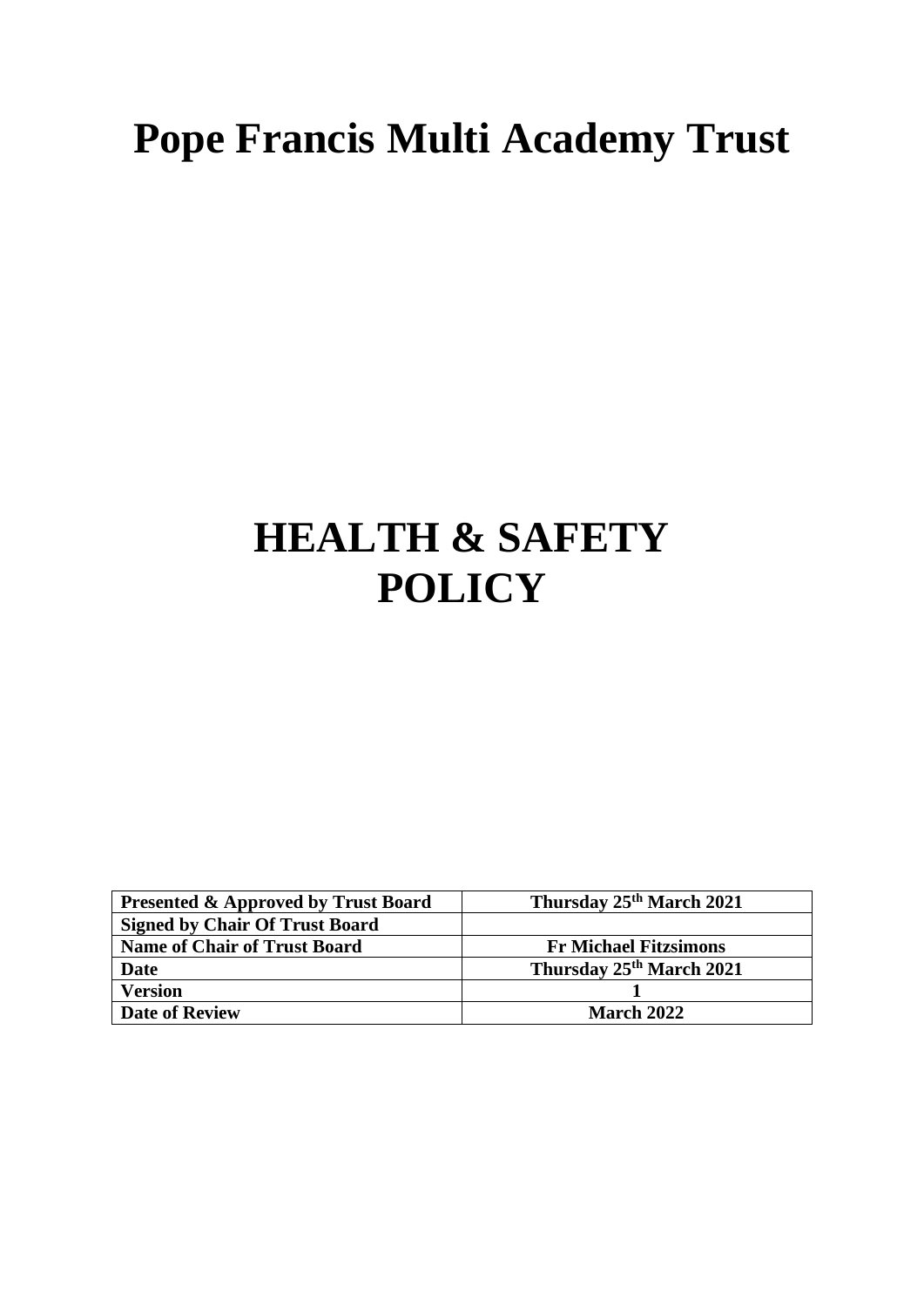# **INTRODUCTION**

This policy is written within the framework of the Health and Safety at Work Act 1974 and its subsequent Regulations. It is to be read in conjunction with advice and guidance provided by the Risk Protection Assurance (RPA), the Archdiocese of Liverpool and consultants who support school health and safety arrangements within the schools in the Academy Trust.

It will be reviewed, added to, or modified from time to time and may be supplemented in appropriate cases by further statements related to the work of the schools within The Pope Francis Academy Trust.

The success of this policy depends on the active support of all employees to achieve its objectives.

# **THE POLICY STATEMENT**

The Headteachers will be responsible to the Academy Trust for the implementation, management and monitoring of the health and safety policies and procedures provided by the Department for Education (DfE), the Archdiocese, any Health and Safety consultants commissioned by the Trust and those of the School.

The Headteachers need to recognise and accept their responsibility to, as far as is reasonably practicable, provide a safe and healthy workplace and working environment for all employees, students, visitors and others who may be affected by the work of the school, eg. parents, carers and volunteers.

In discharging responsibilities, the Headteachers will pay due regard to relevant Regulations, Codes of Practice, Guidance Notes and professional advice.

The Headteachers similarly require all employees to recognise their responsibilities to take care for the safety of themselves, other workers, students, visitors and others who may be affected by the work of the school and to co-operate fully with the Headteacher and the Academy Trust in achieving this policy.

The Headteachers need to accept responsibility as far as is reasonably practicable for the effect of the school's activities on the safety of contractors and others whilst working on school premises.

The Headteachers similarly require contractors and others, when working on school premises, to take all reasonable care for the protection of their own employees, school staff, students, visitors and others who may be affected by their work.

The Headteachers will need to co-operate fully in the appointment of Safety Representatives by recognised Trade Unions as set out in the Safety Representatives and Safety Committees Regulations 1978.

# **GENERAL RESPONSIBILITIES**

The Headteachers will be responsible to the Academy Trust for the implementation, management and monitoring of the relevant policies and procedures.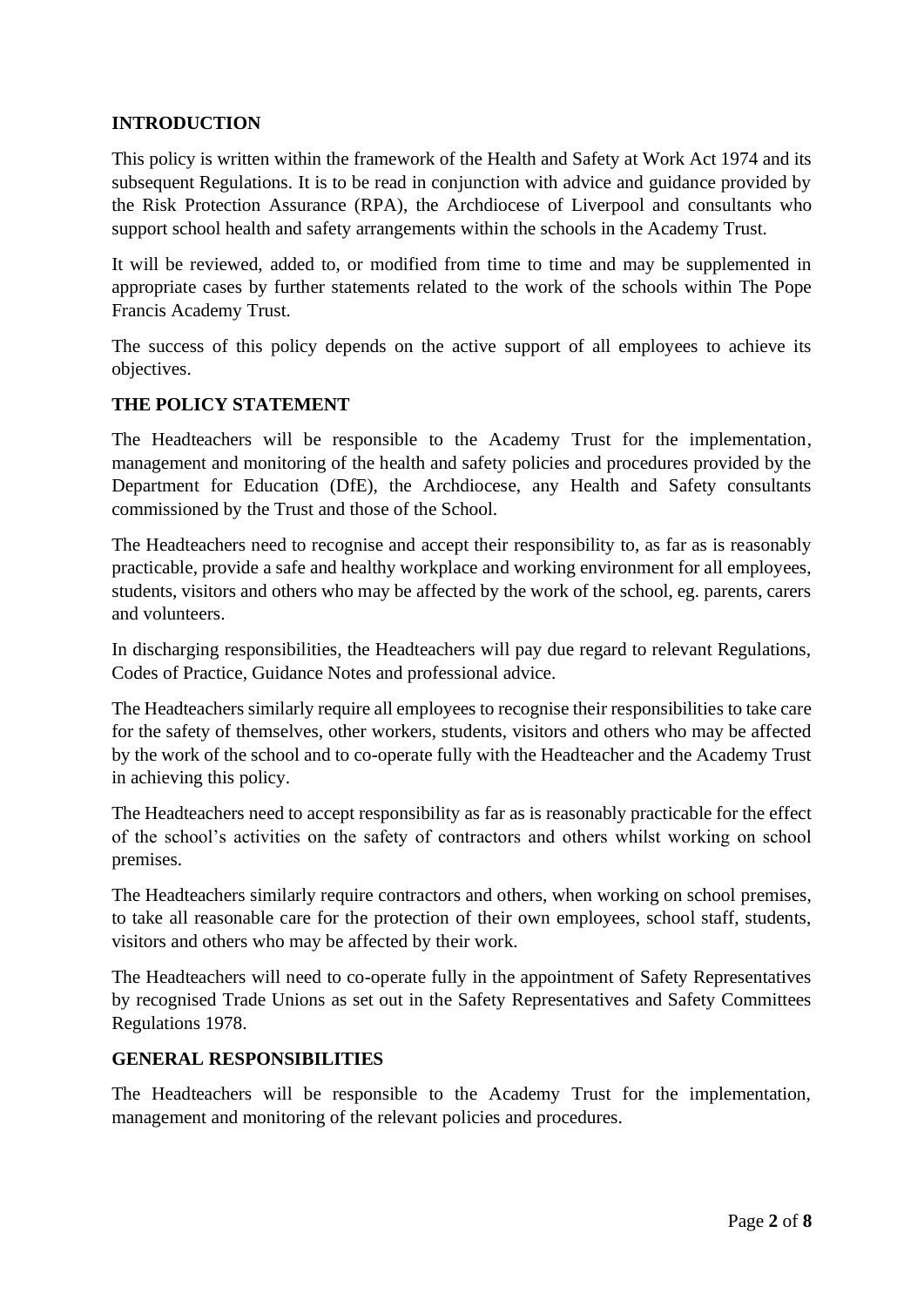The Headteachers will approve and monitor any arrangements made by the school senior leadership team (SLT) to discharge their responsibilities, as well as monitoring the outcome of any arrangements they may make.

Line managers will take all reasonable measures to assist the Headteachers in carrying out this health and safety policy. So far as is reasonably practicable, they will ensure that those under their control and the areas in which they work are safe and that those employees under their control fulfil their responsibilities.

Employees have the duty to take reasonable care for their own health and safety and of others who may be affected by their actions and/or omissions; they are to co-operate with the Headteachers and SLTs and relevant line managers to enable them to maintain a safe and healthy workplace.

Disregarding or failure to comply with safety instructions shall be a breach of disciplinary rules and dealt with accordingly.

The Headteachers will liaise with the Academy Trust in matters where its responsibilities relate to the Health and Safety at Work Act.

The Academy Trust must comply so far as it is within their power to do so.

# **ADVICE AND TRAINING**

The Headteachers note that the RPA, Archdiocese and Health & Safety consultants provide a range of professional advice, information and training in support of health and safety issues and will make available such advice, information and training to appropriate members of staff.

# **TRUST BOARD STATEMENT**

The Trust Board of The Pope Francis Academy Trust will, so far as is reasonably practicable, ensure that all activities under its control are carried out in accordance with the Health and Safety at Work etc. Act 1974, relevant regulations, approved codes of practice, guidance notes, of the RPA, Archdiocese and Health & Safety consultants and paying due regard to advice and information provided by relevant advisers.

The Academy Trust will ensure, so far as is reasonably practicable, that all means of entering or leaving the premises available for use are safe and without risks to health and, that any plant or substances in the premises or provided for use there are similarly safe and without risks to health.

In this respect, the Academy Trust will comply with appropriate arrangements and procedures made to ensure that appropriate health and safety arrangements are in place.

The Academy Trust will review this statement annually or if circumstances change in the interim. It will ensure that the schools maintain, monitor and review their Health and Safety policy including the necessary items of organisation, arrangements and procedures.

In order to assist in the discharge of its responsibilities, the Academy Trust will receive copies of all Health and Safety reports made by relevant agencies.

# **HEALTH, SAFETY & WELFARE AT WORK ORGANISATION AND RESPONSIBILITIES**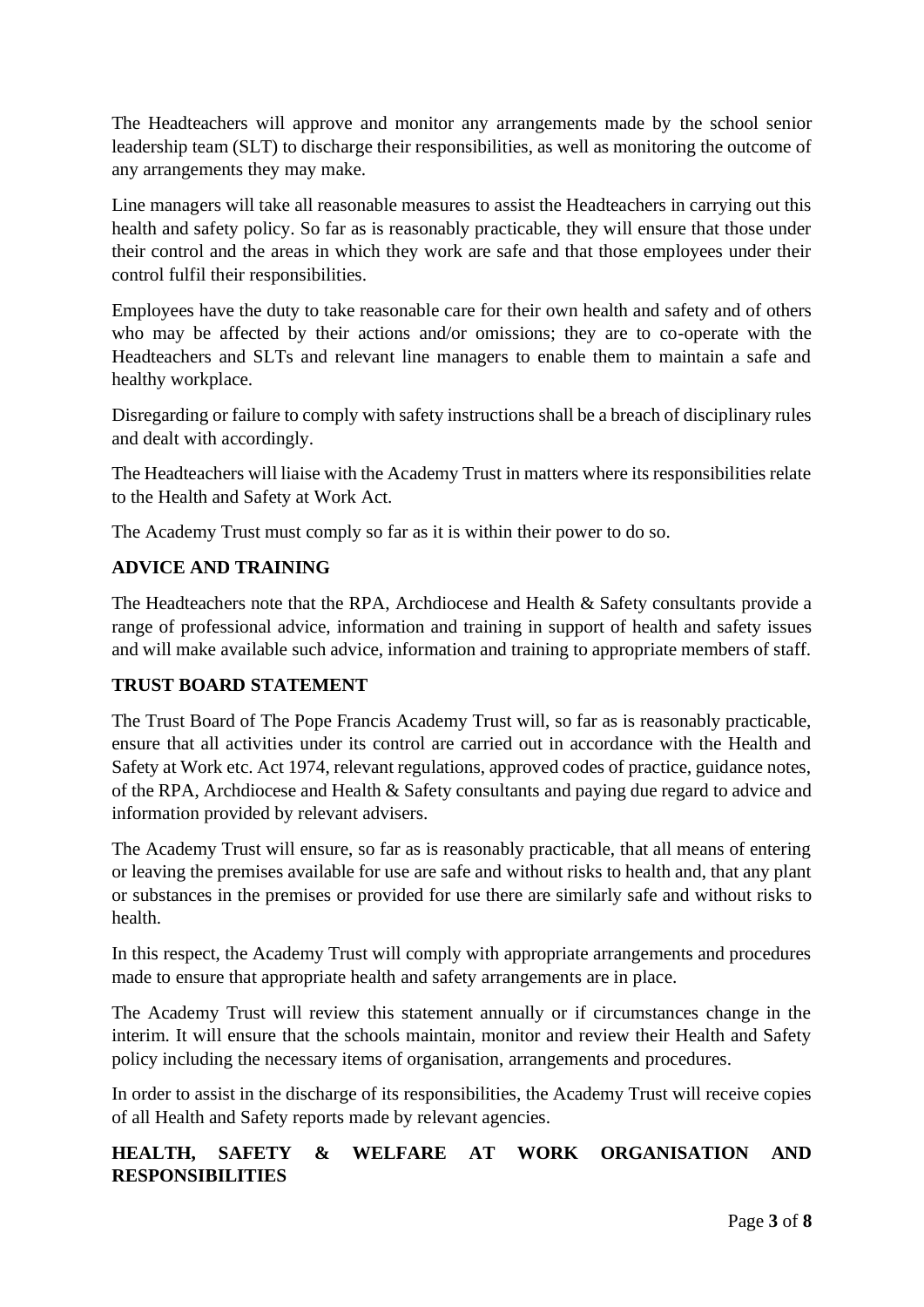# **INDUCTION**

Training and guidance will be given to all new staff.

Revision and updating of information will be given to existing staff as and when necessary.

Risk assessments will be carried out regularly for those activities which attach a degree of risk and where there are hazards identified.

Risk Assessments will also be carried out for individuals where appropriate.

Health and Safety audits will be carried out by the schools regularly.

#### **RESPONSIBILITIES**

#### **Headteachers**

The Headteachers will be responsible to the Academy Trust for all aspects of Health and Safety in each school and will delegate to particular individuals specific functions for which they will be responsible to the Headteacher.

In particular he/she will ensure the following in each school:

- There are arrangements for playground supervision; at the start and end of school days, break times and lunchtimes.
- There are arrangements for adequate supervision during changeover of lessons.
- There are procedures for educational visits and learning outside the classroom including the appointment of an Educational Visits Co-ordinator.
- There are arrangements for personal safety and security.
- That regular evacuation and fire drills are arranged.
- That all incidents, accidents and assaults involving students, staff and any other individuals are reported as per the school procedure.
- That dangerous incidents are reported to the Academy Trust.
- That, in the event of a bomb warning the building is evacuated and the emergency services are called, that the police are met and informed of the situation and that the Academy Trust is informed of the incident.
- That repairs needed to the building and equipment are reported and acted upon.
- That major aspects of the school's policy relating to Health and Safety at Work are reported to the Academy Trust.
- An internal safety audit will be conducted once a term and ensure that new members of staff including students on teaching practice and work experience students are inducted into the Safety Policy of the school, and that volunteers who frequently visit the school are appraised of the relevant parts of the School's Safety Policy. They will keep a record of all such training.
- That the school's Health & Safety Policy is reviewed annually or as and when appropriate, that members of staff are notified of any changes to it during the year.
- To ensure that staff are given appropriate training and guidance.

In general, headteachers will be finally responsible for the maintenance of a safe working environment and safe practice within the school in accordance with guidance received from the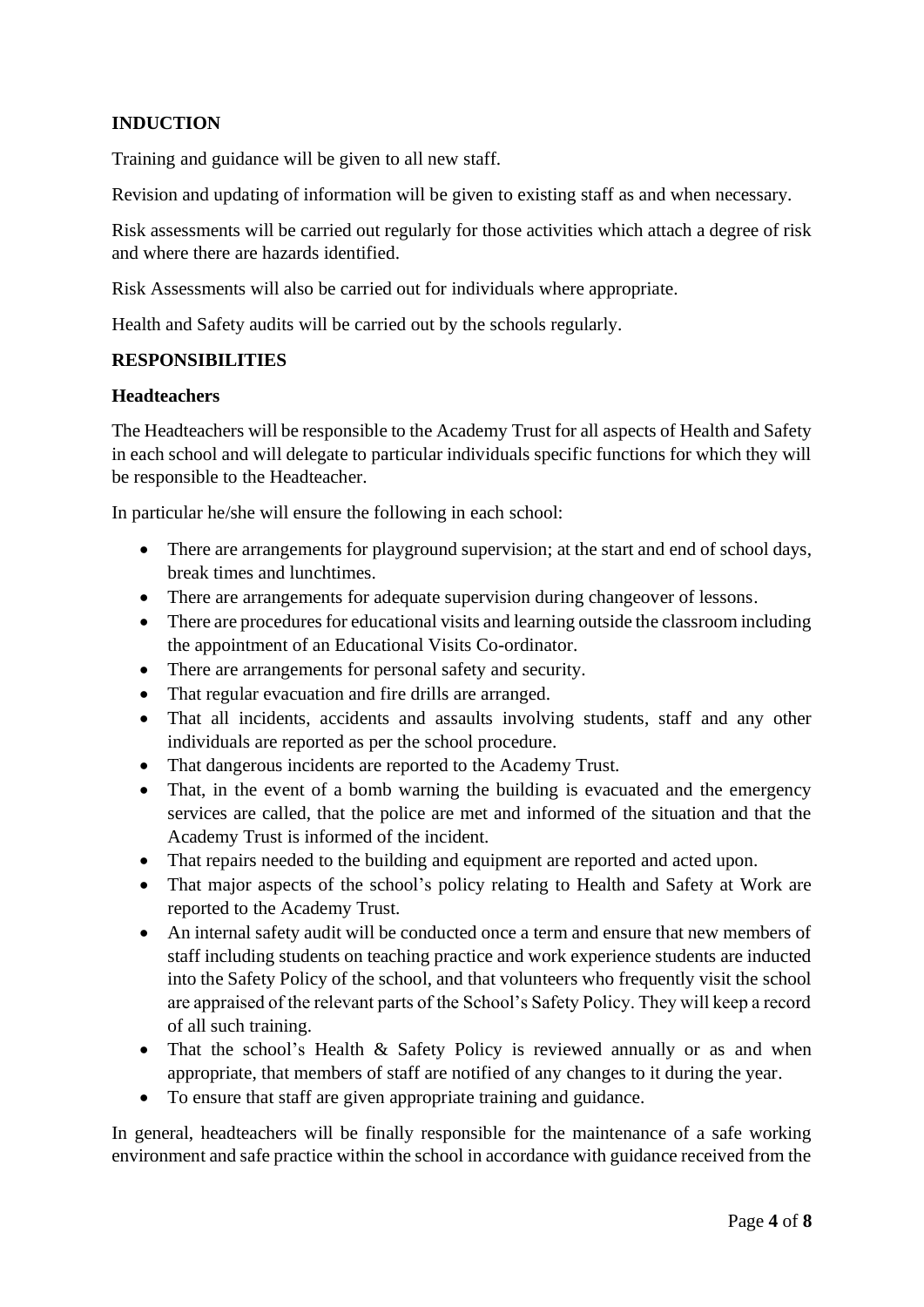Health and Safety Executive, Department for Education, Archdiocese or any guidance received from the RPA and Health and Safety consultants.

## **Teachers**

Every Teacher will be responsible for:

- The general safety of furniture and equipment in use in their own classroom;
- Deficiencies must be reported to the member of staff with responsibility for the defective item.
- The safe storage of equipment in their room when not in use; deficiencies should be reported to the site supervisor or other appropriate member of school staff.
- The safe use of equipment and furniture in whichever area they may be working;
- Ensuring equipment is stored away safely as appropriate in whichever area she/he may be working.
- Ensuring that any materials that have been used during a lesson are cleared away.
- Training students in the safe use, movement and storage of equipment where appropriate.
- Ensuring that work is displayed safely.
- Ensuring that students in their class know and understand the sections of this policy statement and any other instructions that are relevant to them.
- Know the procedures in an emergency, evacuation or accident.
- Completing appropriate risk assessments for activities where there are significant hazards present.

#### **Other Designated Staff**

Designated Staff will have responsibility as follows:

#### *Specialist Curriculum equipment eg Science, DT, Art, PE*

All relevant teachers using the equipment and the Curriculum Leader.

#### *AV & IT equipment*

All relevant teachers using the equipment, the Curriculum Leader and ICT support/Network Technician.

#### *Furniture*

All relevant teachers using the furniture, the Curriculum Leader, cleaning staff and Site Supervisor.

#### *First Aid*

Staff in receipt of 3-day training.

#### *Kitchens*

Kitchen staff, contractors or other staff using cooking appliances.

It will be the responsibility of the designated staff to ensure that:

• By regular inspection equipment has no obvious faults.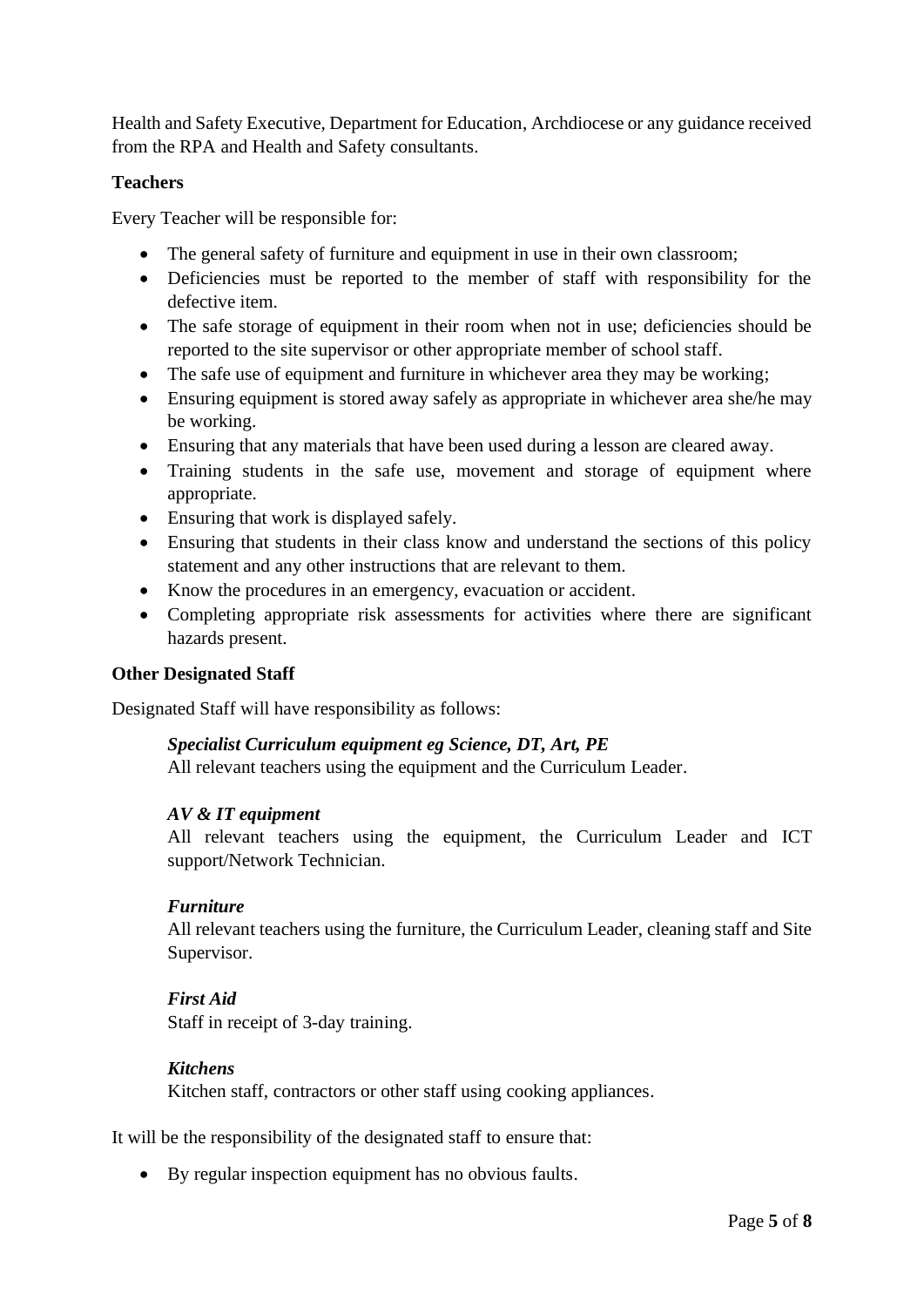- If faults are found, equipment is withdrawn and repaired in accordance with procedures.
- New equipment is inspected on receipt to confirm that it is in working order.
- All staff are aware of safe practices concerned with such equipment and follow manufacturer's instructions where appropriate.
- Where equipment is checked regularly by a contractor (as distinct from a day to day usage basis), this is done and a record kept of such checks - this record will involve noting the date of the inspection in the Health and Safety file and keeping details of the inspection.

## **First Aiders**

Current First Aid qualifications are held by members of staff. All accidents to, or serious illnesses of students must be reported to them, and it will be their responsibility:

- To inform the Headteacher or other senior member of staff at once, if necessary.
- To deal with the accident or illness in accordance with any appropriate guidance.
- To log all incidents, accidents or assaults to, or serious illnesses of students and staff in the appropriate book as set out in the individual school's Incident and Accident Procedure.
- To report incidents as set out in the school Incident's and Accident Procedure.

# **The School Health and Safety Co-ordinator**

The designated person will be responsible for the following:

- Giving advice on the safe use and storage of equipment in the school.
- The Health and Safety files.
- Providing advice on risk assessment.
- Advising on appropriate health and safety training.

# **The School Business Manager**

The School Business Manager will be responsible to the Headteacher for the following:

- Ordering replacement items for first aid boxes as requested by the persons with current first aid qualifications.
- The maintenance of an up to date inventory of clinical equipment. This must be available when required for inspection.
- Knowing the location of first aid equipment in the school and ensuring that staff and contractors are aware of its availability and who the first aiders are.
- Preparing and making available plans showing the location of all fire appliances in the school.
- Reporting any Reporting of Injuries, Diseases and Dangerous Occurrences Regulations (RIDDOR) applicable incidents, to RIDDOR, the Headteacher, Local Governing body (LGB) and Trustees.

#### **The Site Supervisor**

The Site Supervisor at each school will be responsible to the Headteacher for the following: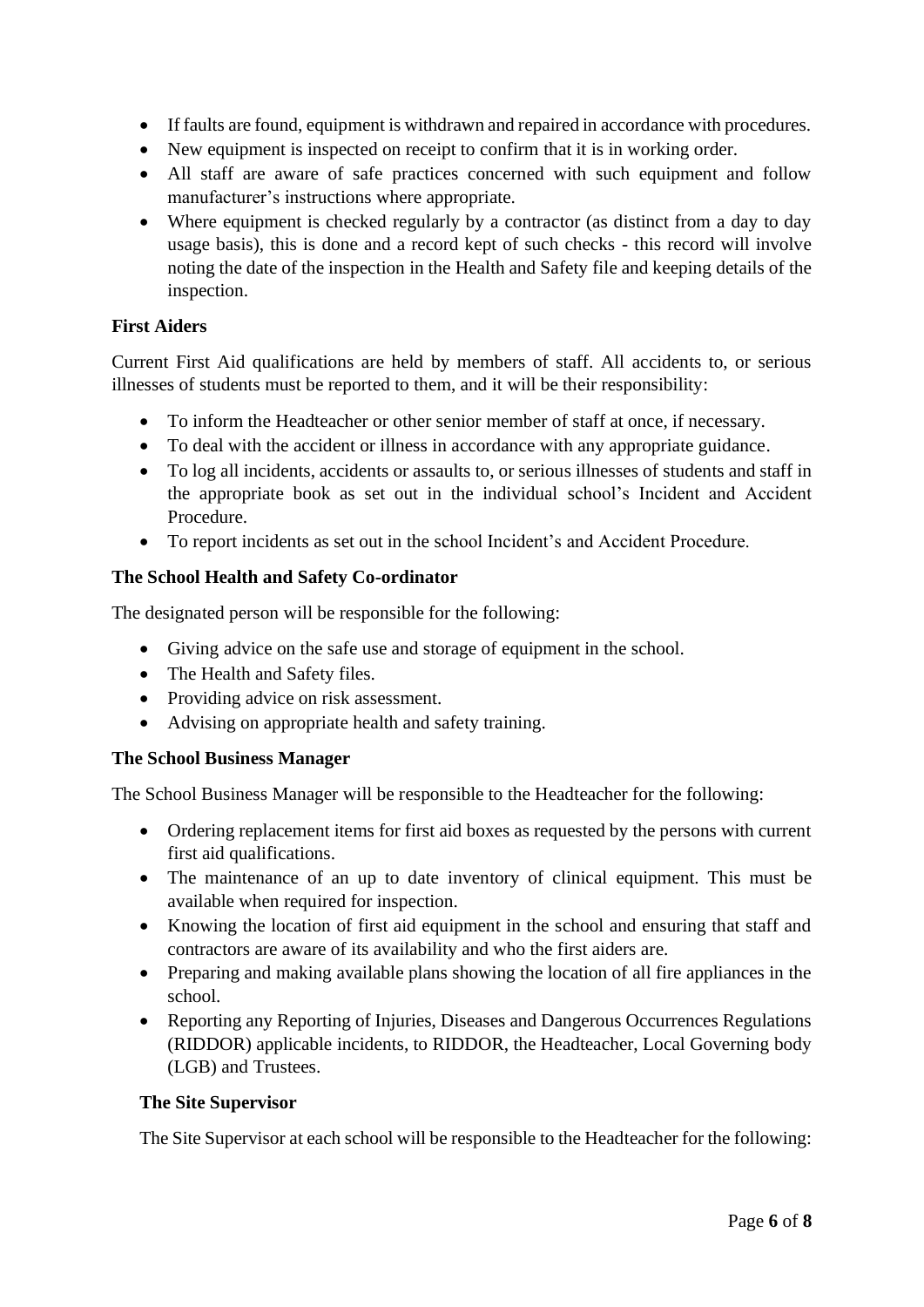- The cleanliness of the site. In the event of a breakage, the site supervisor will come and remove it as soon as possible. It will be cleared, wrapped up and disposed of. This also applies to the spillage of liquids or contamination by body fluids.
- Any maintenance needs must be reported to the site supervisor immediately and then dealt with, in a timely manner. Any broken furniture must be dismantled and taken away. The Site Supervisor should conduct a regular check of the school facilities and maintain a record of maintenance services.
- Check and maintenance of fire safety equipment.
- Check and mitigate for frost danger.
- Clearing snow from paths.
- Ensuring that all points of access and egress are clear at all times throughout the site.
- Maintaining an up to date inventory of plant, including all forms of heating and ventilation and of electrical and caretaking equipment - this to be available when required for inspection.
- Training staff in relevant safety precautions i.e. handling materials, equipment etc.

## **Midday Assistants**

All staff involved with supervision during lunchtime will be responsible for the general safety of students in:

- The dining areas throughout lunchtime.
- The playground during lunchtime, or classroom in the event of wet dinner times.

# **All Employees**

All are responsible for the following:

- Completing the appropriate incident/accident/assault form if they sustain an accident / assault in the course of their employment with their line manager and handing it to the Headteacher who will sign it and arrange for it to be processed by the School Business Manager.
- Entering into the school inventory details of any dangerous substance they may order.
- Exercising their own judgement in determining what is safe whenever there are no relevant regulations or advice.
- Making themselves aware of Health and Safety at Work Act and other legislation, regulations, advice and safety principles relevant to their work, and observing recognised codes or practice.
- Making themselves familiar with the relevant safety policies of the School.
- Ensure a safe working environment is maintained in the classroom.

Finally all employees must have regard to Section 7 and 8 of the Health and Safety at Work etc. Act 1974:

# *Section 7*

# *"It shall be the duty of every employee while at work:*